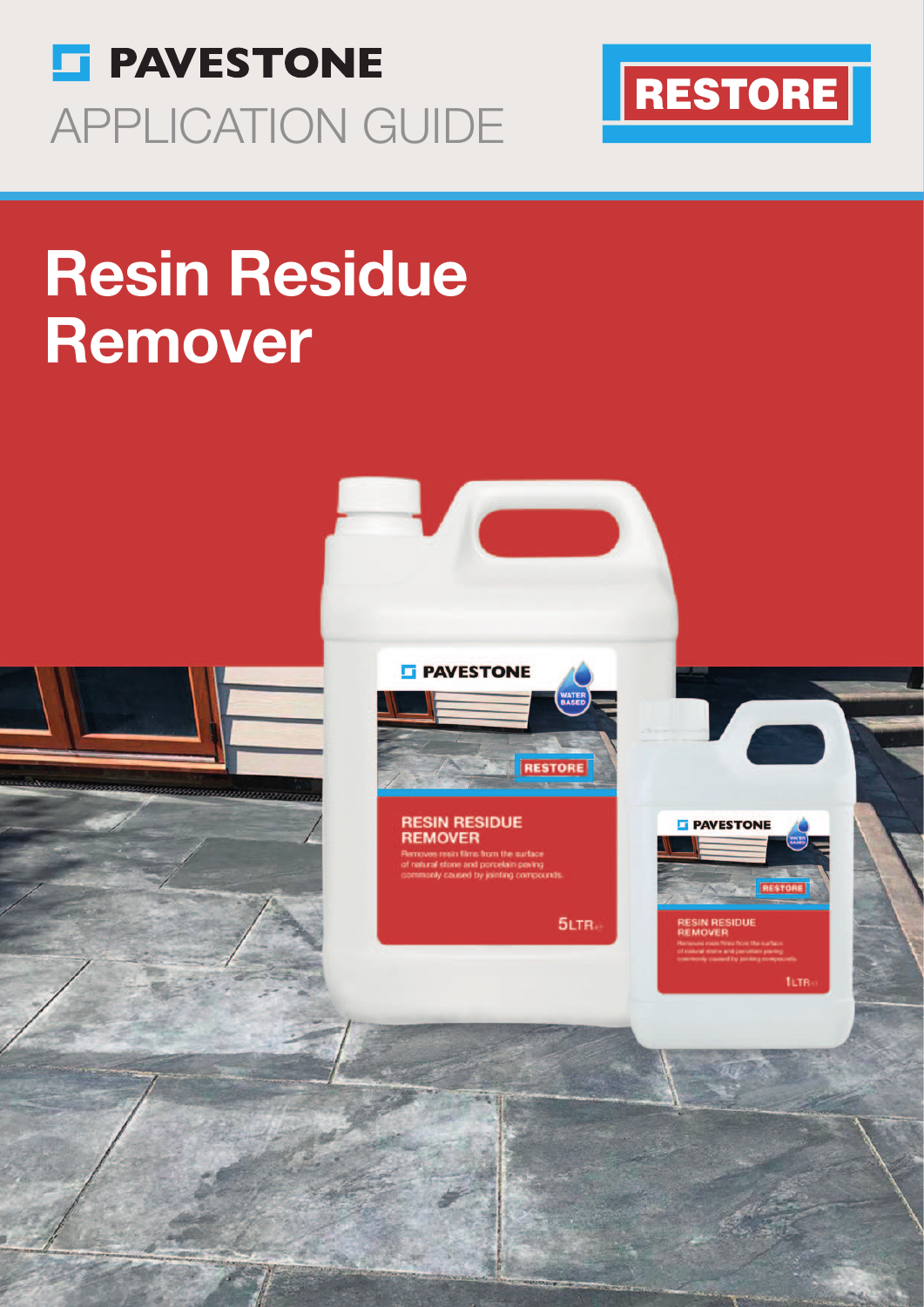## **ST PAVESTONE**

### Resin Residue Remover APPLICATION GUIDE

Date: 01/08/2021

RESTORE

A powerful non caustic stripper that softens most types of polymer, paint spots, silicone and epoxy residues for easy removal. Suitable for stone, travertine, sandstone, slate, marble, porcelain, ceramic, granite, terracotta, terrazzo, quarry, brick, concrete and masonry.

#### Technical Features

- High performance
- Targets heavy or light films
- **Walls & floors**
- Rapid action
- Easy to use
- Interior & exterior
- **Non drip**

#### **Coverage**

|               | 1 LTR                    | 5 LTR                     | <b>25 LTR</b> |
|---------------|--------------------------|---------------------------|---------------|
| Mild cases    | 10 $M^2/b$ ottle         | 50 M <sup>2</sup> /bottle | N/A           |
| Severe cases  | 5 M <sup>2</sup> /bottle | 25 M <sup>2</sup> /bottle | N/A           |
| Extreme cases | 3 M <sup>2</sup> /bottle | 15 M <sup>2</sup> /bottle | N/A           |



#### Directions for use

#### MANUAL APPLICATION REMOVING RESIDUAL POLYMER: FLOORS



Apply solution directly onto the surface. Do not dilute.



Brush out thickly and evenly and leave on the surface for a minimum of 30 minutes. Do not allow to dry. Add more to keep wet.



Scrub using a short haired stiff bristled brush. Rub surface with a clean lint free dry cloth to remove the softened films.



Rinse immediately with a sponge and water. Change rinsing water after every 5M².



Allow surfaces to dry. If small amounts of residue still remain repeat the process.